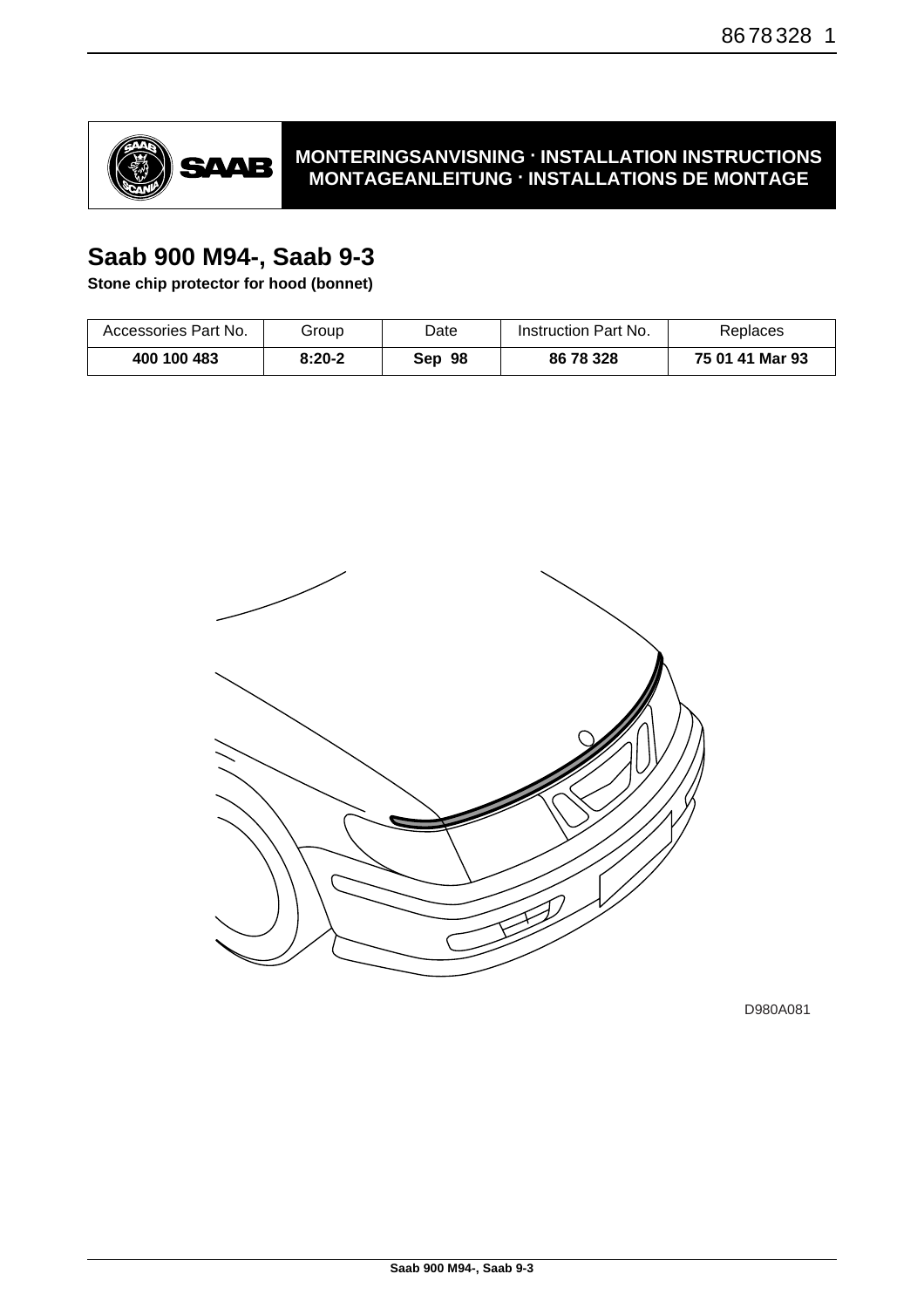

#### **Preparations**

- 1 Do not fit when temperatures are below +15°C. This applies to the air temperature as well as the temperature of the working surfaces.
- 2 Undo the lamp clusters.
- 3 Clean the surfaces **thoroughly** (even under the front edge of the hood/bonnet) to remove dust, oil, car polish, etc. using a lint-free cloth moistened with methylated spirits. Wipe with a dry rag.

#### **Fitting centre section**

- 1 Mark out the centre line with a piece of adhesive tape on the grill.
- 2 Position the centre cut-out in the protector in line with the centre line mark.
- 3 Affix the protector with masking tape along the front of the hood (bonnet).
- 4 Make sure the protector is positioned in a smooth line.
- 5 Affix some pieces of adhesive tape along the top edge of the protector to be used as a reference when fitting.
- 6 Fold up one half of the protector and peel off the backing paper.
- 7 Cut off the backing paper in the centre.
- 8 Position the protector and press down with a plastic scraper.
- 9 Trim away any excess tape at the ends (leave approx. 5 mm).
- 10 Fold in the end of the protector around the front of the hood (bonnet). **Use a hot-air fan!** Make sure there is good adhesion along the edges.
- 11 Affix the other end of the protector in the same way.